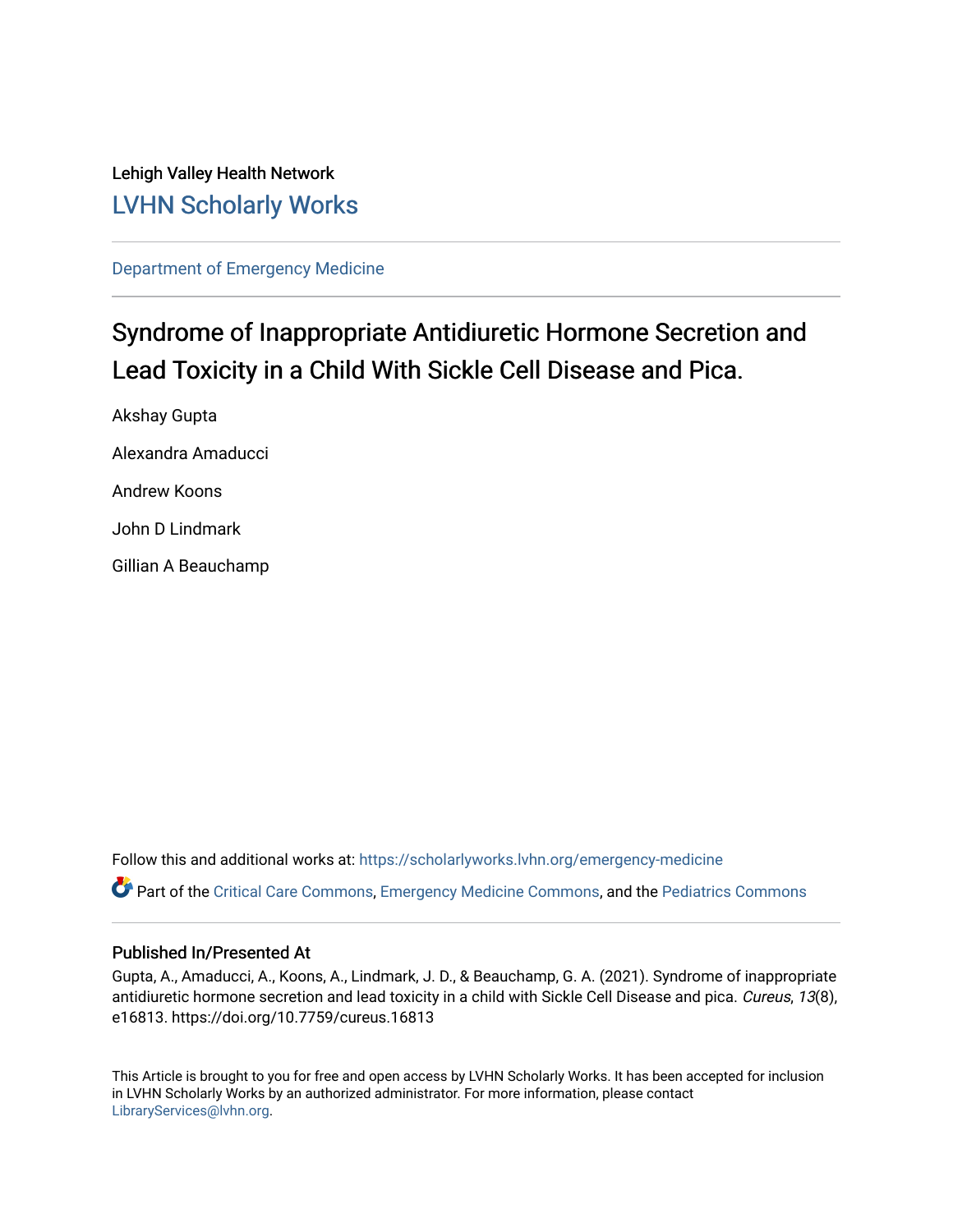## **Syndrome of Inappropriate Antidiuretic Hormone Secretion and Lead Toxicity in a Child With Sickle Cell Disease and Pica**

[Akshay](https://www.cureus.com/users/106350-akshay-gupta) Gupta  $^1$  , [Alexandra](https://www.cureus.com/users/253704-alexandra-amaducci) Amaducci  $^2$  , [Andrew](https://www.cureus.com/users/207481-andrew-koons) Koons  $^1$  , John D. [Lindmark](https://www.cureus.com/users/253705-john-lindmark)  $^3$  , Gillian A. [Beauchamp](https://www.cureus.com/users/251903-gillian-a-beauchamp)  $^2$ 

1. Department of Emergency and Hospital Medicine, Lehigh Valley Health Network/University of South Florida Morsani College of Medicine, Allentown, USA 2. Division of Medical Toxicology, Department of Emergency and Hospital Medicine, Lehigh Valley Health Network/University of South Florida Morsani College of Medicine, Allentown, USA 3. Department of Pediatric Critical Care, Lehigh Valley Health Network/University of South Florida Morsani College of Medicine, Allentown, USA

**Corresponding author:** Gillian A. Beauchamp, gillian.beauchamp@lvhn.org

### **Abstract**

We describe the presentation and management of a three-year-old child with a history of pica, vitamin D deficiency, and sickle cell disease, who was admitted for pyelonephritis, and found to have elevated blood lead level (BLL) of 103.7 µg/dL, and who subsequently developed altered mental status and syndrome of inappropriate antidiuretic hormone secretion (SIADH). In consultation with Medical Toxicology, the patient was chelated with calcium disodium edetate (EDTA) and British Anti Lewisite (BAL). The patient's hyponatremia was managed with hypertonic saline infusion. The patient's encephalopathy improved throughout her hospital course, and she was discharged on hospital day 8. Following five days of EDTA and three days of BAL injections, her repeat BLL was 15.3 µg/dL. SIADH has been associated with severe lead poisoning and may be more likely to occur in high risk patients such as individuals with sickle cell anemia, particularly where medications are used that may cause iatrogenic hyponatremia.

**Categories:** Emergency Medicine, Pediatrics **Keywords:** sickle cell, lead toxicity, pediatric, anemia, toxic, case report

### **Introduction**

According to The American Academy of Pediatrics, impaired cognition may be associated with a blood lead level (BLL) greater than 5 µg/dL [1]. Significantly elevated BLL (>100 µg/dL) can result in emesis, encephalopathy, and death. Both lead toxicity and sickle cell disease-induced vaso-occlusive crisis can present with nausea, vomiting, constipation, abdominal pain, arthralgias, and anemia potentially leading to challenges in diagnosis and treatment.

Hyponatremia has been reported in association with both sickle cell disease [2] and lead toxicity [3,4]. Further, hyponatremia has additionally been reported in the context of the syndrome of inappropriate antidiuretic hormone section (SIADH) in association with lead toxicity [5,6].

We report the case of a three-year-old female with type SS sickle cell anemia who developed encephalopathy in the context of lead toxicity and SIADH. We discuss the potentially multifactorial nature of the patient's SIADH including the potential contribution of sickle anemia, pica, lead toxicity, and the use of medications associated with the development of iatrogenic hyponatremia.

This article was previously presented as a meeting abstract at the 2020 North American Congress of Clinical Toxicology (NACCT).

### **Case Presentation**

A three-year-old girl arrived at a community hospital emergency department (ED) with vomiting and abdominal pain. Two days prior to presentation, the patient developed abdominal pain and generalized malaise. She had an underlying medical history of vitamin D deficiency, functional asplenia, and type SS sickle cell anemia with hemoglobin typically ranging between 7 and 8 g/dL. Her daily medications included hydroxyurea, folic acid, vitamin D, and amoxicillin. Based on previous lead screening, the patient had known mild lead elevations with the highest reported at 24 µg/dL approximately 17 months prior to her presentation.

The ED medical team diagnosed the patient with pyelonephritis. She received intravenous (IV) ceftriaxone and was admitted to the hospital. A whole BLL was sent due to her chronically elevated outpatient lead concentrations. Admission laboratory studies demonstrated sodium of 141 mmol/L. She was maintained on an IV infusion of 5% dextrose in normal saline (D5NS) due to poor oral intake. On hospital day (HD) 1, she continued to complain of abdominal pain. An abdominal radiograph showed nonspecific gaseous distention.

**Received** 06/08/2021 **Review began** 06/22/2021 **Review ended** 07/21/2021 **Published** 08/01/2021

#### **© Copyright** 2021

Gupta et al. This is an open access article distributed under the terms of the Creative Commons Attribution License CC-BY 4.0., which permits unrestricted use, distribution, and reproduction in any medium, provided the original author and source are credited

#### **How to cite this article**

Gupta A, Amaducci A, Koons A, et al. (August 01, 2021) Syndrome of Inappropriate Antidiuretic Hormone Secretion and Lead Toxicity in a Child With Sickle Cell Disease and Pica. Cureus 13(8): e16813. DOI 10.7759/cureus.16813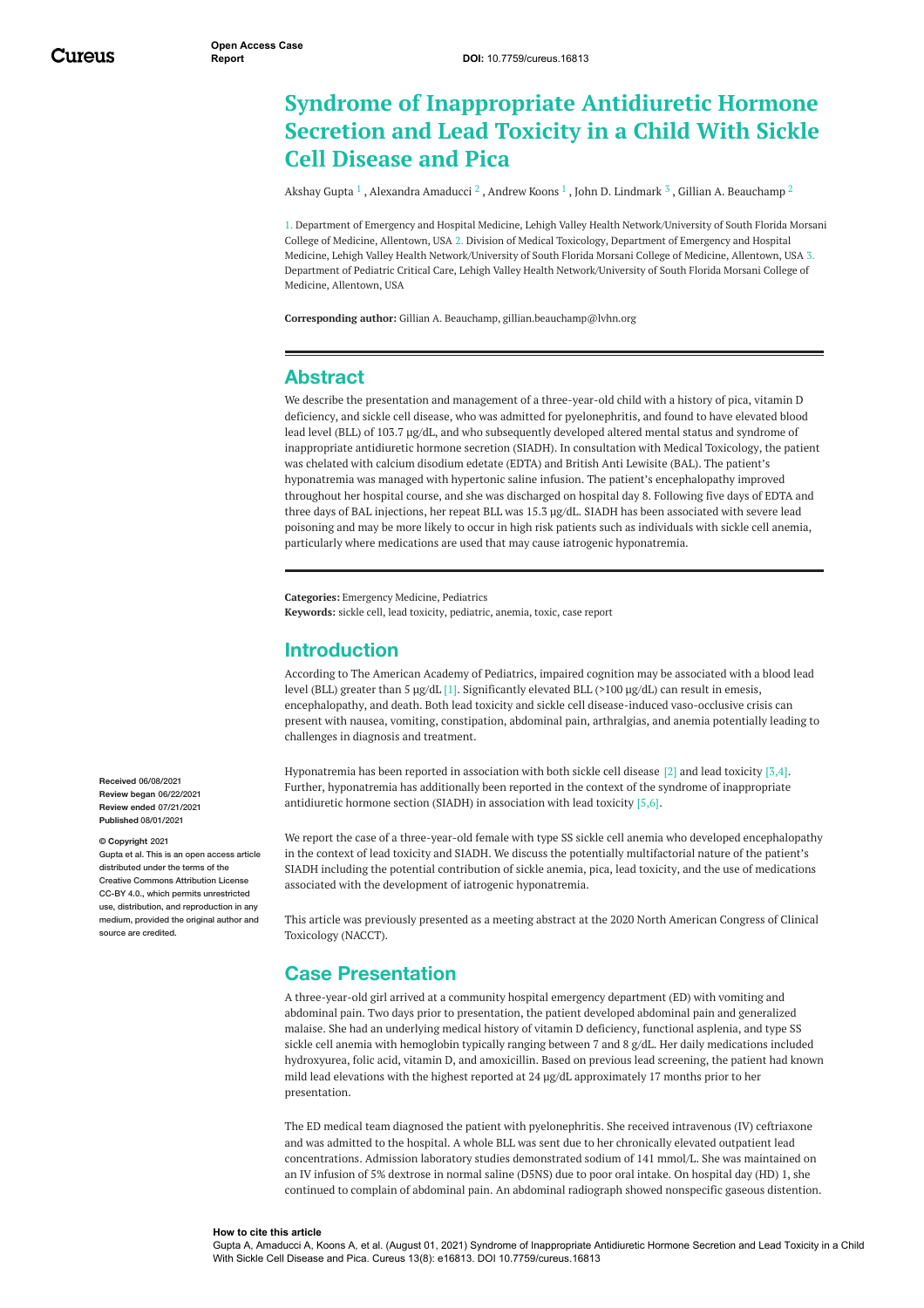At that point, an enema and polyethylene glycol 3350 were administered. These interventions mildly improved her stool output and oral intake. On HD 2, Escherichia coli was detected in her urine culture. After having received a brief course of IV ceftriaxone, ciprofloxacin was initiated based on antibiotic sensitivities. On HD 3, her repeat BLL resulted at 103.7 µg/dL prompting transfer to our toxicology center for further treatment.

When the patient arrived at our facility, she had the following vital signs: heart rate 120 beats per minute, blood pressure 124/73, respiratory rate 30/minute, oxygen saturation 100%, temperature 99.5 degrees Fahrenheit. Her repeat bloodwork demonstrated: sodium 128 mmol/L, potassium 4.6 mmol/L, chloride 93 mmol/L, carbon dioxide 23 mmol/L, calcium 10.4 mg/dL, glucose 109 mg/dL, and BLL 110.2 µg/dL. The medical toxicology service was consulted, and the patient was chelated with British Anti Lewisite (BAL) followed by calcium disodium edetate (EDTA). She was initially continued on ciprofloxacin, D5NS maintenance fluids, and her outpatient medications. During the evening of HD 4, the patient developed episodic irritability and confusion. On the morning of HD 5, in the context of worsening intermittent confusion, the repeat sodium level was 115 mmol/L. Her level of care was upgraded to pediatric intensive care where a hypertonic saline bolus and infusion were initiated. Laboratory testing performed just prior to initiation of hypertonic saline revealed a plasma sodium concentration of 112 mmol/L, serum osmolality of 253 mOsm/kg, urine sodium concentration of 77 mmol/L, and urine osmolality of 211 mOsm/kg. Ciprofloxacin was discontinued and cefdinir was initiated. She had received four total doses of ciprofloxacin. The intensive care team reduced her maintenance fluids to half of the recommended volume by weight. Her sodium improved to 125 mmol/L within nine hours. At that point, the hypertonic saline infusion was discontinued. Her sodium continued to rise overnight, and by the morning of HD 6, her sodium was 138 mmol/L. Given that the initial infusions of EDTA were prepared in 500 cc of 5% dextrose in water (D5W), on HD 6, we concentrated it into 250 cc of normal saline solution to limit any unnecessary free water. The patient's sodium remained within normal range and her encephalopathy continued to improve until her discharge on HD 8 when her BLL after five days of EDTA and three days of BAL was 15.3 µg/dL.

The child was seen in our toxicology clinic approximately one month later, at which point her mother reported that she was asymptomatic. She was meeting her developmental milestones. Her BLL at that time was 17.9 µg/dL.

### **Discussion**

This case of a three-year-old female with type SS sickle cell anemia who developed encephalopathy in the context of lead toxicity and SIADH, illustrates the potentially multifactorial nature of SIADH including a history of both sickle anemia and pica, lead toxicity, and the use of medications associated with the development of iatrogenic hyponatremia.

This patient had an elevated BLL in the context of frequent paint chip ingestion due to pica. In general, BLL has decreased dramatically in the US over the past four decades since the elimination of lead from gasoline paints and other consumer products, but many children still live in housing with deteriorated lead-based paint [1]. The American Academy of Pediatrics (AAP) reports that BLL even below 5 µg/dL impair cognition and therefore there is no safe level of lead in blood [1]. Patients that have very high BLL (>100 µg/dL) can have significant features such as protracted vomiting and encephalopathy and even death. Elevated BLL is a risk factor for diminished intellectual and academic abilities, higher rates of neurobehavioral disorders such as hyperactivity and attention deficits, and lower birth weights in children. No effective treatments can completely reduce the permanent developmental effects of lead toxicity [1].

Hyponatremia in the setting of the sickle cell has been well-described. In a chart review of 46 patients with sickle cell disease, hyponatremia was observed in 52% of cases [2]. The authors concluded that this finding was likely secondary to a renally mediated water and salt-wasting state. However, we note that many patients in this report did indeed have urine sodium and osmolality measurements consistent with SIADH.

Additionally, hyponatremia in the setting of lead toxicity has been described, but urine sodium and osmolality measurements were not included in either of these reports, so no determination of SIADH could be made [3,4]. The association of SIADH with lead toxicity was first proposed by Suarez et al. in 1992 [5]. They described a five-year-old patient with sickle cell anemia who had a BLL of 135 µg/dL. Her sodium concentration declined from 145 mEqL to 114 mEq/L over four HDs, with urine osmolality and sodium concentration consistent with SIADH. The patient had rapid improvement with fluid restriction, hypertonic saline, and chelation. Issaivanan et al reported a similar case of a three-year-old child with sickle cell anemia who had a BLL of 227 µg/dl, and an initial sodium concentration of 132 meq/L that decreased to 119 meq/L by day 3, also with urine sodium and osmolality consistent with SIADH [6].

In a retrospective review of 480 patients with sickle cell disease, Ivascu et al. reported pica behavior in 14.8%-23.3% among those age 10-19 years old [7]. Issaivanan et al. reported a prevalence of pica to be 76% in younger children [6]. Jung et al. noted multiple additional risk factors for young children to develop lead poisoning including lower socioeconomic status, black race, and Hispanic ethnicity [8]. In addition, an incomplete blood-brain barrier allows for increased lead penetration to the developing brain [8]. Patients with sickle cell anemia more commonly have iron deficiency anemia, which leads to increased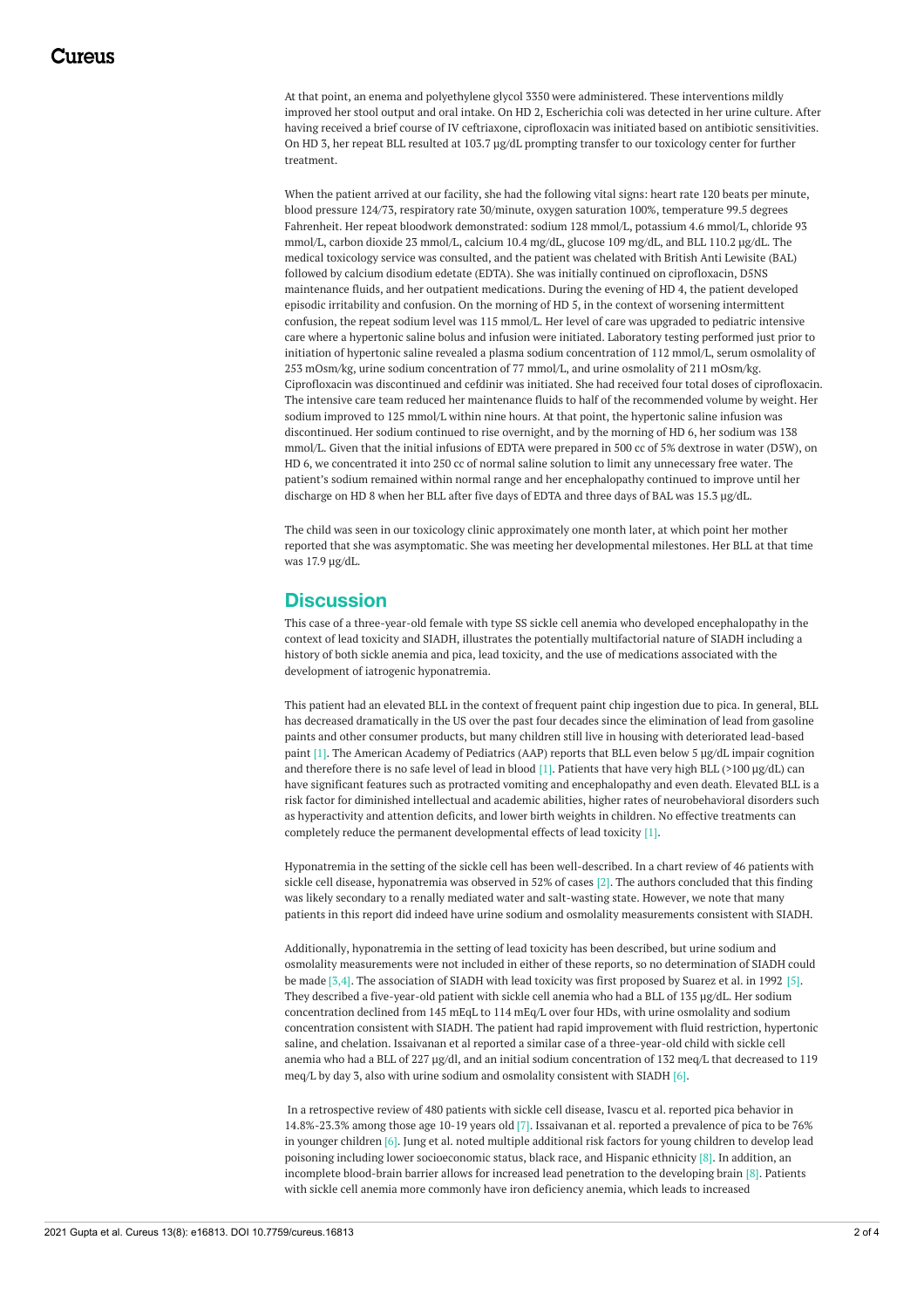gastrointestinal absorption of lead [8,9].

The patient we describe here developed SIADH in the setting of both lead toxicity and fluoroquinolone administration. An association between fluoroquinolones and SIADH has been reported previously [10-12]. It is difficult to establish a causal association between fluoroquinolones and SIADH in these case reports given the use of other medications or other underlying disease states that may also be associated with SIADH or hyponatremia. In vitro models have suggested fluoroquinolones are agonists at the N-methyl-Daspartate (NMDA) receptor [13]. Antidiuretic hormone (ADH) neurosecretory cells are primarily located in the periventricular nucleus (PVN) and supraoptic nucleus (SON) of the hypothalamus, and glutamate has been identified as an important neurotransmitter governing the release of ADH via both ionotropic non-NMDA and NMDA receptors [14,15]. In vitro studies suggested that both non-NMDA and NMDA receptor activation were necessary for stimulation of ADH release (Morsette) [15]. However, more recent in vivo evidence reveals that ADH release in both the SON and PVN results from primary activation of non-NMDA glutamate receptors [14]. Interestingly, PVN ADH release appears to be dependent on not only non-NMDA receptor activation but also NMDA receptor inhibition [14]. Although the neuroregulation of ADH likely involves more than glutamate receptor interactions, these receptors may be pertinent in the setting of both fluoroquinolone use and lead toxicity.

### **Conclusions**

This case of a three-year-old female with sickle cell anemia and pica who developed SIADH in the context of concomitant lead toxicity and a urinary tract infection treated with a fluoroquinolone demonstrates that hyponatremia may be multifactorial. SIADH may be associated with severe lead poisoning and may be more likely among high-risk patients with sickle cell anemia, particularly where medications associated with hyponatremia are involved. Where multiple risk factors for SIADH are present, evaluation for this disease process should be undertaken in patients who develop hyponatremia. Lead toxicity should be considered in patients with risk factors such as sickle cell anemia, pica, lower socioeconomic status, and non-specific presenting features such as gastrointestinal distress.

### **Additional Information**

#### **Disclosures**

**Human subjects:** Consent was obtained or waived by all participants in this study. **Conflicts of interest:** In compliance with the ICMJE uniform disclosure form, all authors declare the following: **Payment/services info:** All authors have declared that no financial support was received from any organization for the submitted work. **Financial relationships:** All authors have declared that they have no financial relationships at present or within the previous three years with any organizations that might have an interest in the submitted work. **Other relationships:** The abstract for this manuscript was presented at the 2020 North American Congress of Clinical Toxicology (NACCT), which was published as follows: Gupta A, Amaducci A, Koons A, Beauchamp GA, Lindmark J, Crowley L, Cannon R. Three-year-old Female with Sickle Cell Disease, Plumbism and SIADH. 2020 North American Congress of Clinical Toxicology (NACCT) Abstracts, Clinical Toxicology 2020;58:11: 16. DOI: 10.1080/15563650.2020.1804238 .

#### **Acknowledgements**

The authors thank Dr. Robert Cannon for his contributions to the care of this patient and to this article.

### **References**

- 1. Council of Environmental Health: [Prevention](https://dx.doi.org/10.1542/peds.2016-1493) of childhood lead toxicity. Pediatrics. 2016, 138:e20161493. [10.1542/peds.2016-1493](https://dx.doi.org/10.1542/peds.2016-1493)
- 2. Radel EG, Kochen JA, Finberg L: [Hyponatremia](https://dx.doi.org/10.1016/s0022-3476(76)81118-3) in sickle cell disease. A renal salt-losing state . J Pediatr. 1976, 88:800-5. [10.1016/s0022-3476\(76\)81118-3](https://dx.doi.org/10.1016/s0022-3476(76)81118-3)
- 3. Chuang E, Ng C, Ehrlich J: Visual diagnosis: girl with sickle cell disease, abdominal pain, and elevated blood pressure ... a missed opportunity. Pediatr Rev. 2013, 34:e31-5. [10.1542/pir.34-9-e31](https://dx.doi.org/10.1542/pir.34-9-e31)
- 4. Selbst SM, Henretig FM, Pearce J: Lead [encephalopathy.](https://dx.doi.org/10.1177/000992288502400510) A case report and review of management . Clin Pediatr (Phila). 1985, 24:280-2, 285. [10.1177/000992288502400510](https://dx.doi.org/10.1177/000992288502400510)
- 5. Suarez CR, Black LE 3rd, Hurley RM: Elevated lead levels in a patient with sickle cell disease and [inappropriate](https://dx.doi.org/10.1097/00006565-199204000-00007) secretion of antidiuretic hormone. Pediatr Emerg Care. 1992, 8:88-90. [10.1097/00006565-](https://dx.doi.org/10.1097/00006565-199204000-00007) 199204000-00007
- 6. Issaivanan M, Ahmed R, Shekher M, Esernio-Jenssen D, Manwani D: Sickle cell disease and plumbism in children. Pediatr Blood Cancer. 2009, 52:653-6. [10.1002/pbc.21919](https://dx.doi.org/10.1002/pbc.21919)
- 7. Ivascu NS, Sarnaik S, McCrae J, [Whitten-Shurney](https://dx.doi.org/10.1001/archpedi.155.11.1243) W, Thomas R, Bond S: Characterization of pica prevalence among patients with sickle cell disease. Arch Pediatr Adolesc Med. 2001, 155:1243-7. [10.1001/archpedi.155.11.1243](https://dx.doi.org/10.1001/archpedi.155.11.1243)
- 8. Jung JM, Peddinti R: Lead toxicity in the pediatric patient with sickle cell disease: unique risks and management. Pediatr Ann. 2018, 47:e36-40. [10.3928/19382359-20171218-01](https://dx.doi.org/10.3928/19382359-20171218-01)
- 9. Akinbami AA, Dosunmu AO, Adediran AA, Oshinaike OO, Osunkalu VO, Ajibola SO, [Arogundade](https://dx.doi.org/10.2147/JBM.S42212) OM: Serum ferritin levels in adults with sickle cell disease in Lagos, Nigeria. J Blood Med. 2013, 4:59-63. [10.2147/JBM.S42212](https://dx.doi.org/10.2147/JBM.S42212)